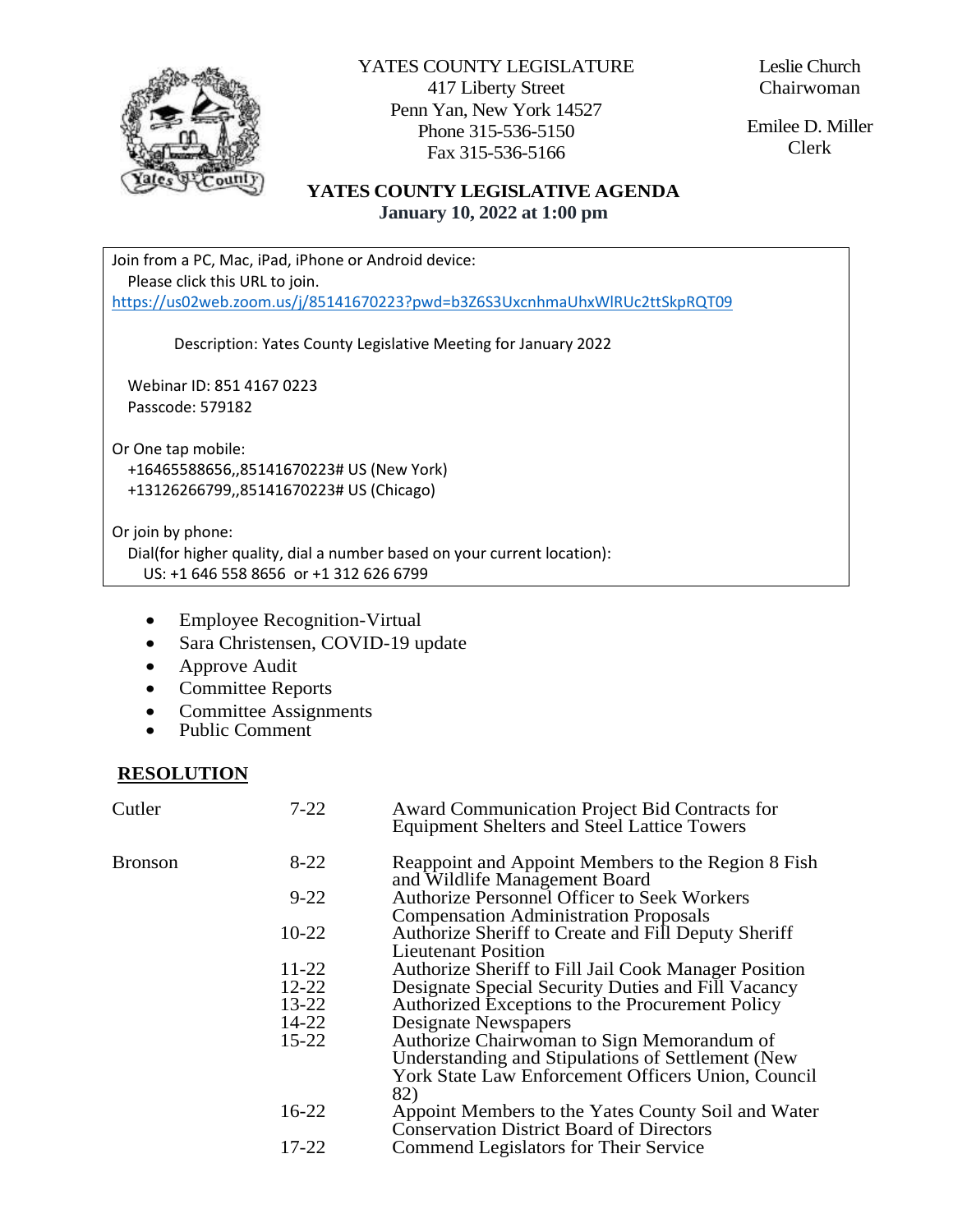| Church  | 18-22     | Amend Resolution No. 410-21 (Sign Agreements for<br><b>Services for Community Services)</b>            |
|---------|-----------|--------------------------------------------------------------------------------------------------------|
|         | 19-22     | Appoint Member to the Yates County Mental Health and<br><b>Developmental Disabilities Subcommittee</b> |
|         | $20 - 22$ | Appoint Member to the Yates County Community<br><b>Services Board</b>                                  |
|         | $21 - 22$ | Authorize Contract for Fraud Investigation Services                                                    |
|         | $22 - 22$ | Authorize Contracts with the Following<br>Agencies/Persons                                             |
|         | $23 - 22$ | Amend Resolution No. 474-21 (Authorize Contracts)                                                      |
|         | $24 - 22$ | Appropriate Workforce Development Funding                                                              |
|         | $25 - 22$ | Authorize Chairwoman to Sign Agreement with St.<br><b>Michael School</b>                               |
|         | $26 - 22$ | Authorize Chairwoman to Sign Agreement with Judith<br>Hillyard, Teacher of the Deaf                    |
|         | $27 - 22$ | Authorize Chairwoman to Sign Agreement with Pauline<br>Young, Speech Language Pathologist              |
| Banach  | 28-22     | Authorize Chairwoman to Sign a Contract with Trane<br>for Updating Outdated Chiller Controls           |
| Holgate | 29-22     | Appropriate Carryover of Federal 2019 SHSP Grant<br>(Emergency Management)                             |
|         | $30 - 22$ | Appropriate Carryover of Federal 202 SHSP Grant<br>(Emergency Management)                              |
|         | $31 - 22$ | Appropriate Carryover of Federal 2021 SHSP Grant<br>(Emergency Management)                             |
|         | $32 - 22$ | Appropriate Carryover of Federal 2021 LEPC Grant<br>(Emergency Management)                             |
|         | 33-22     | Authorize Submittal of Application to the Rural Utility<br>Service Reconnect Program Round Three       |

Executive Session if needed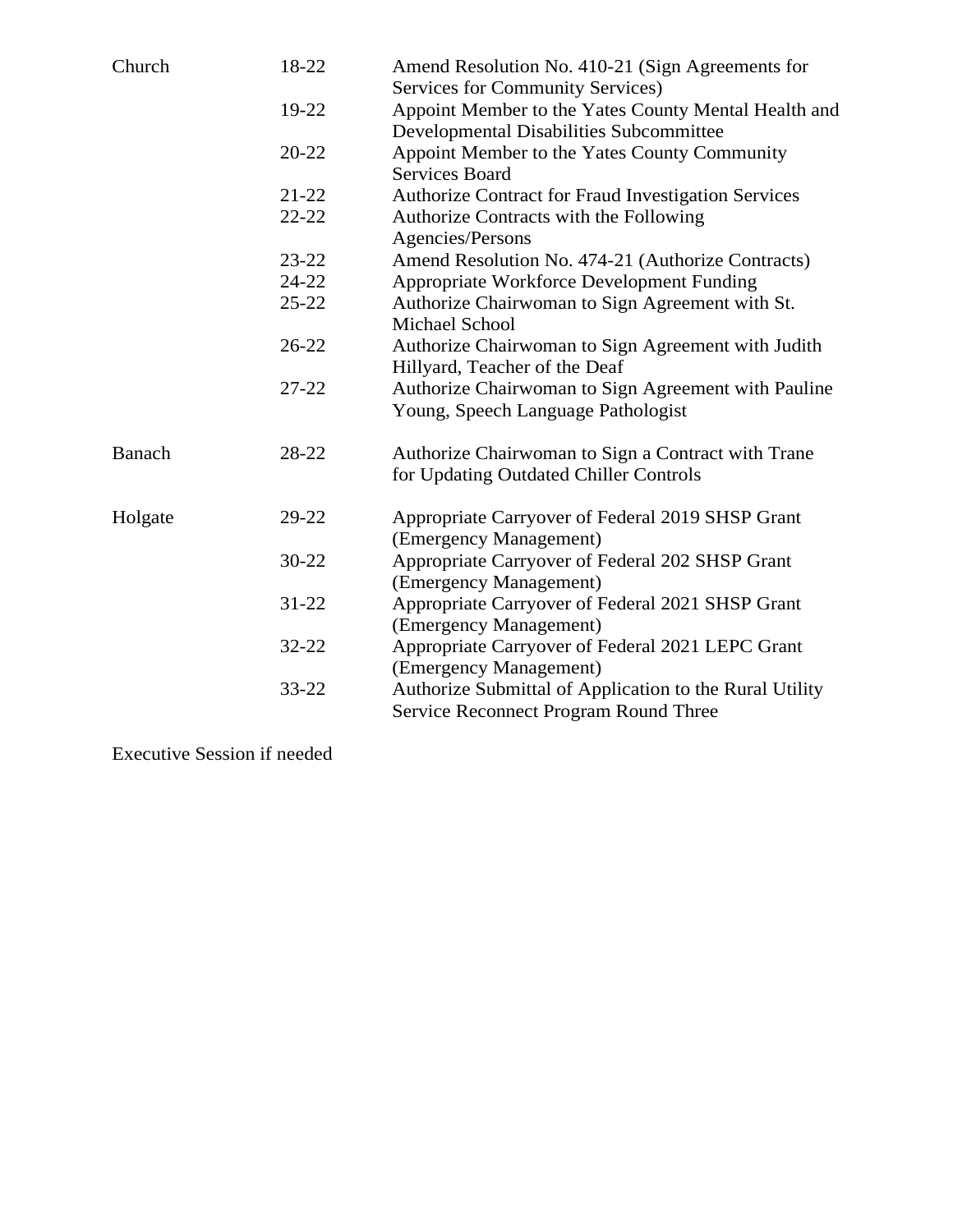#### **EMPLOYEE RECOGNITION**

| 50 YEARS          |                 |                                            |                             |            |
|-------------------|-----------------|--------------------------------------------|-----------------------------|------------|
| <b>SPIKE</b>      | RONALD          | <b>SHERIFF</b>                             | <b>SHERIFF</b>              | 01/16/1971 |
|                   |                 | <b>40 YEARS</b>                            |                             |            |
| <b>WARNER</b>     | <b>JOHN</b>     | DEPUTY SHERIFF PART TIME                   | <b>SHERIFF</b>              | 10/19/1981 |
|                   |                 | <b>35 YEARS</b>                            |                             |            |
| <b>HEAD</b>       | <b>DAVID</b>    | CORRECTION OFFICER PART TIME               | <b>JAIL</b>                 | 04/09/1986 |
|                   |                 | <b>30 YEARS</b>                            |                             |            |
| <b>DAWES</b>      | <b>SHARON</b>   | <b>PROBATION DIRECTOR</b>                  | <b>PROBATION</b>            | 01/23/1991 |
| <b>WINSLOW</b>    | <b>BRIAN</b>    | DIRECTOR OF EMERGENCY MANAGEMENT           | <b>EMERGENCY MANAGEMENT</b> | 04/13/1991 |
| <b>HAYES</b>      | <b>CONNIE</b>   | CLERK-COUNTY LEGISLATURE                   | <b>LEGISLATURE</b>          | 11/25/1991 |
|                   |                 | <b>25 YEARS</b>                            |                             |            |
| <b>MARELLI</b>    | <b>ERIC</b>     | <b>SENIOR DISPATCHER</b>                   | E911 DISPATCH               | 03/09/1996 |
| <b>WRIGHT</b>     | <b>DAVID</b>    | MOTOR EQUIPMENT OPERATOR (LIGHT)           | <b>COUNTY ROAD</b>          | 04/17/1996 |
| MC LOUD           | <b>HEATHER</b>  | PAYROLL SPECIALIST                         | <b>FINANCE</b>              | 05/28/1996 |
| <b>BLUMBERGS</b>  | <b>DEREK</b>    | DEPUTY SHERIFF SERGEANT                    | <b>SHERIFF</b>              | 07/01/1996 |
|                   |                 | <b>20 YEARS</b>                            |                             |            |
| <b>MC ADAMS</b>   | AMY             | <b>EMERGENCY SERVICES DISPATCHER</b>       | E911 DISPATCH               | 03/11/2001 |
| <b>MEYERS</b>     | <b>JEFFERY</b>  | <b>CORRECTIONS OFFICER</b>                 | <b>JAIL</b>                 | 04/18/2001 |
| <b>FINGAR</b>     | <b>GREGORY</b>  | <b>MARINE PATROL OFFICER</b>               | <b>SHERIFF</b>              | 06/10/2001 |
| <b>BASSETT</b>    | JASON           | <b>SENIOR DISPATCHER</b>                   | E911 DISPATCH               | 06/22/2001 |
| <b>LEO</b>        | <b>KRYSTINE</b> | CASEWORKER ASSISTANT                       | SOCIAL SERVICES             | 11/19/2001 |
|                   |                 | <b>15 YEARS</b>                            |                             |            |
| HUBBELL-LENTON    | <b>RAE</b>      | <b>ACCOUNT CLERK TYPIST</b>                | <b>SHERIFF</b>              | 04/04/2006 |
| <b>OPPEL</b>      | <b>NANCY</b>    | SOCIAL WELFARE EXAMINER                    | SOCIAL SERVICES             | 05/01/2006 |
|                   |                 | <b>10 YEARS</b>                            |                             |            |
| <b>MURPHY</b>     | <b>BRIAN</b>    | <b>SENIOR DISPATCHER</b>                   | E911 DISPATCH               | 01/01/2011 |
| <b>TORMEY</b>     | <b>NATHAN</b>   | <b>MARINE PATROL OFFICER</b>               | <b>SHERIFF</b>              | 01/31/2011 |
| <b>JENSEN</b>     | <b>REID</b>     | <b>MARINE PATROL OFFICER</b>               | <b>SHERIFF</b>              | 01/31/2011 |
| <b>STENZEL</b>    | JAMES           | <b>CORRECTIONS SERGEANT</b>                | <b>JAIL</b>                 | 02/07/2011 |
| <b>HUBBARD</b>    | <b>PAUL</b>     | <b>CORRECTIONS OFFICER</b>                 | JAIL                        | 04/11/2011 |
| <b>BIRDSALL</b>   | <b>KRISTIN</b>  | <b>CASEWORKER</b>                          | SOCIAL SERVICES             | 04/11/2011 |
| <b>NESBIT</b>     | <b>ANTHONY</b>  | <b>BUILDING MAINTENANCE MECHANIC</b>       | <b>BUILDINGS</b>            | 04/17/2011 |
| <b>BISHOP</b>     | <b>SHARON</b>   | PRINCIPAL ACCOUNT CLERK                    | <b>FINANCE</b>              | 06/27/2011 |
| <b>REED</b>       | JOSEPH          | <b>BUILDING MAINTENANCE SUPERVISOR</b>     | <b>BUILDINGS</b>            | 07/05/2011 |
| <b>HILL</b>       | <b>ANTHONY</b>  | <b>CORRECTIONS OFFICER</b>                 | <b>JAIL</b>                 | 07/29/2011 |
| NIELSEN           | <b>SCOTT</b>    | SOCIAL WELFARE EXAMINER                    | SOCIAL SERVICES             | 09/19/2011 |
| <b>BRENNAN</b>    | <b>KERRY</b>    | PERSONNEL OFFICER                          | PERSONNEL DEPARTMENT        | 10/28/2011 |
| <b>5 YEARS</b>    |                 |                                            |                             |            |
| <b>PRINCE</b>     | <b>ALYSSA</b>   | PROBATION OFFICER                          | <b>PROBATION</b>            | 01/05/2016 |
| SCHAFER           | <b>MASON</b>    | <b>CORRECTIONS OFFICER</b>                 | JAIL                        | 01/19/2016 |
| AVELLANEDA        | <b>ALICIA</b>   | YOUTH BUREAU DIRECTOR - PART TIME          | SOCIAL SERVICES             | 01/21/2016 |
| <b>RAYBURN</b>    | <b>KYLE</b>     | DEPUTY SHERIFF CRIMINAL INVESTIGATOR       | <b>SHERIFF</b>              | 03/18/2016 |
| <b>NOLAN</b>      | <b>MARY</b>     | <b>MOTOR VEHICLE CASHIER</b>               | <b>COUNTY CLERK</b>         | 03/21/2016 |
| SPENCER           | ANDREW          | SENIOR CLEANER                             | <b>BUILDINGS</b>            | 04/18/2016 |
| <b>EGBURTSON</b>  | <b>DANIEL</b>   | WORKING SUPERVISOR                         | <b>COUNTY ROAD</b>          | 05/09/2016 |
| <b>FOLTS</b>      | <b>SHARI</b>    | SENIOR ACCOUNT CLERK TYPIST                | SOCIAL SERVICES             | 06/06/2016 |
| <b>GILMARTIN</b>  | <b>JORDAN</b>   | <b>CORRECTIONS OFFICER</b>                 | <b>JAIL</b>                 | 06/22/2016 |
| <b>SKELLY</b>     | <b>SETH</b>     | <b>DEPUTY SHERIFF</b>                      | <b>SHERIFF</b>              | 07/07/2016 |
| <b>COLE</b>       | <b>NICHOLAS</b> | MARINE PATROL OFFICER                      | <b>SHERIFF</b>              | 07/08/2016 |
| <b>PRINCIPIO</b>  | <b>LISA</b>     | SPOA COORDINATOR                           | <b>COMMUNITY SERVICES</b>   | 09/06/2016 |
| <b>MACKERCHAR</b> | <b>MATTHEW</b>  | <b>EMERGENCY SERVICES DISPATCHER</b>       | E911 DISPATCH               | 09/25/2016 |
| <b>DAVIS</b>      | <b>JOSEPH</b>   | EMPLOYMENT AND TRAINING PROGRAM SUPERVISOR | <b>SOCIAL SERVICES</b>      | 09/26/2016 |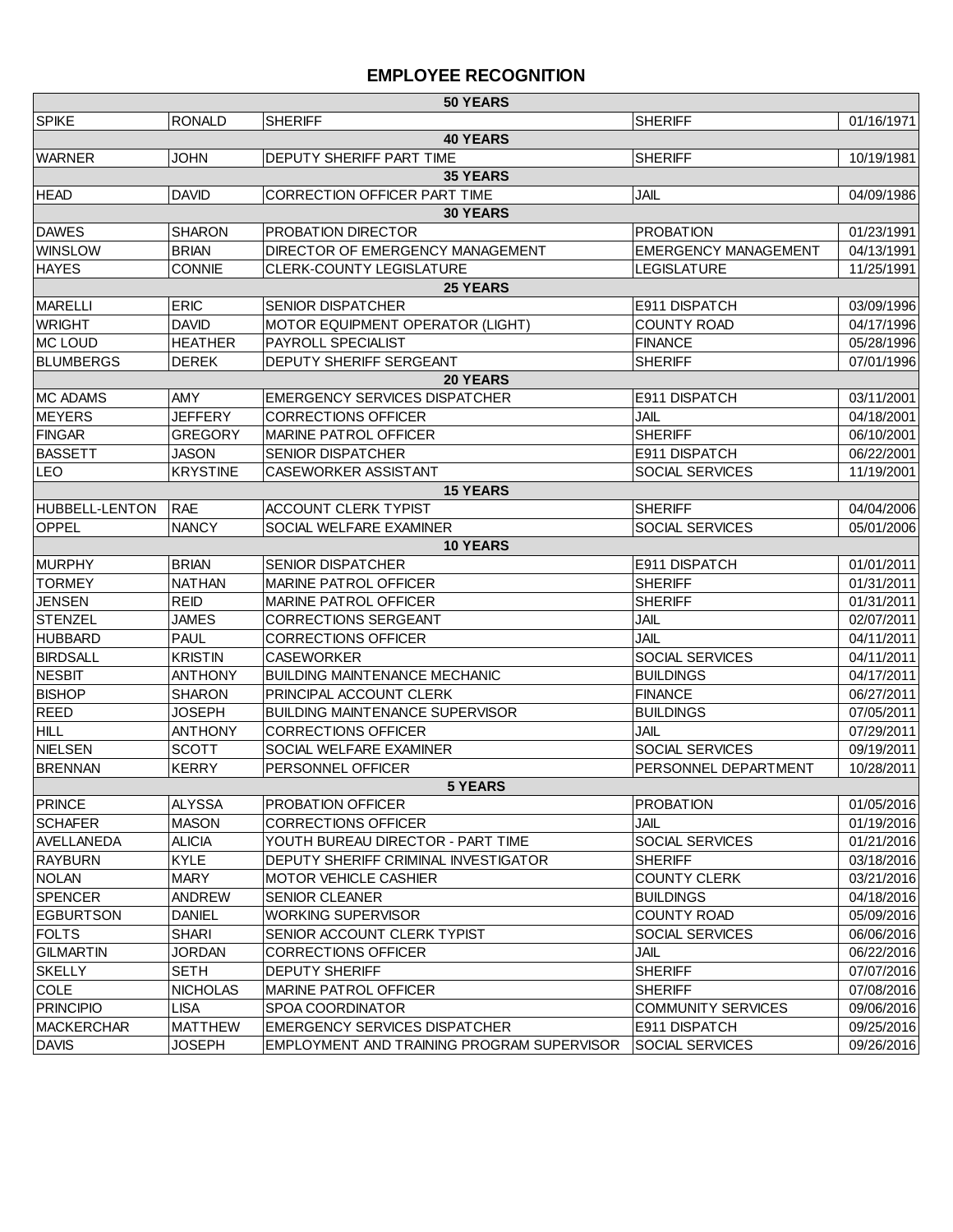### **AWARD COMMUNICATION PROJECT BID CONTRACTS FOR EQUIPMENT SHELTERS AND STEEL LATTICE TOWERS**

WHEREAS, on December 21, 2021 Phase 1 Equipment Procurement Bids as a part of the Yates County Public Safety Communications Project were received, opened, read aloud and documented by the Sheriff and the Chair of the PSC, and thereafter forwarded to the C&S Companies for review and scrutiny for conformance standards, etc.; and

WHEREAS, it is C&S Companies' recommendation that the contracts may be awarded to the lowest responsible bidder noting that these contracts provide for the required communications shelters, with one generator, shelters, and towers for various communications sites, and

WHEREAS, for Contract 1 – Equipment Shelters the low bidder is Sabre Industries of Sioux City, IA for lump sum base bid of \$251,836 and total lump sum alternate bid of \$111,490 for total of \$363,326 and for Contract 2 – Steel Lattice Antenna Towers the low bidder is Mid-State Communications of Oriskany, NY for the lump sum base bid of \$147,100 and the total lump sum alternate bid of \$159,250 for total of \$306,350;

NOW, THEREFORE, BE IT RESOLVED, that after careful review and recommendation by the Public Safety Committee that the Yates County Legislature hereby awards these before noted bids to Sabre Industries, and to Mid-State Communications, and requests C&S Companies to make the award notifications to the awardees, and to the non-awardee bidders, and be it further

RESOLVED, that copies of this resolution be provided the Sheriff, County Administrator, Treasurer, Budget Officer, and Director of Finance, as well as to the C&S Companies, Syracuse, NY.

### **Resolution No. 8-22 Date: 1/10/22 Motioned By: Bronson Seconded By: REAPPOINT AND APPOINT MEMBERS TO THE REGION 8 FISH AND WILDLIFE MANAGEMENT BOARD**

WHEREAS, pursuant to Article 11, Section 11-0501 of the Environmental Conservation Law of the State of New York, the Chairwoman of the Legislature shall appoint members to the Region 8 Fish and Wildlife Management Board, subject to confirmation by the County Legislature;

NOW, THEREFORE, BE IT RESOLVED, the following reappointments to the Region 8 Fish and Wildlife Management Board are hereby confirmed by this Legislature for the term of 01/01/2022 through 12/31/2023:

> Daniel Banach (Legislative Representative) 326 Elm Street Penn Yan, NY 14527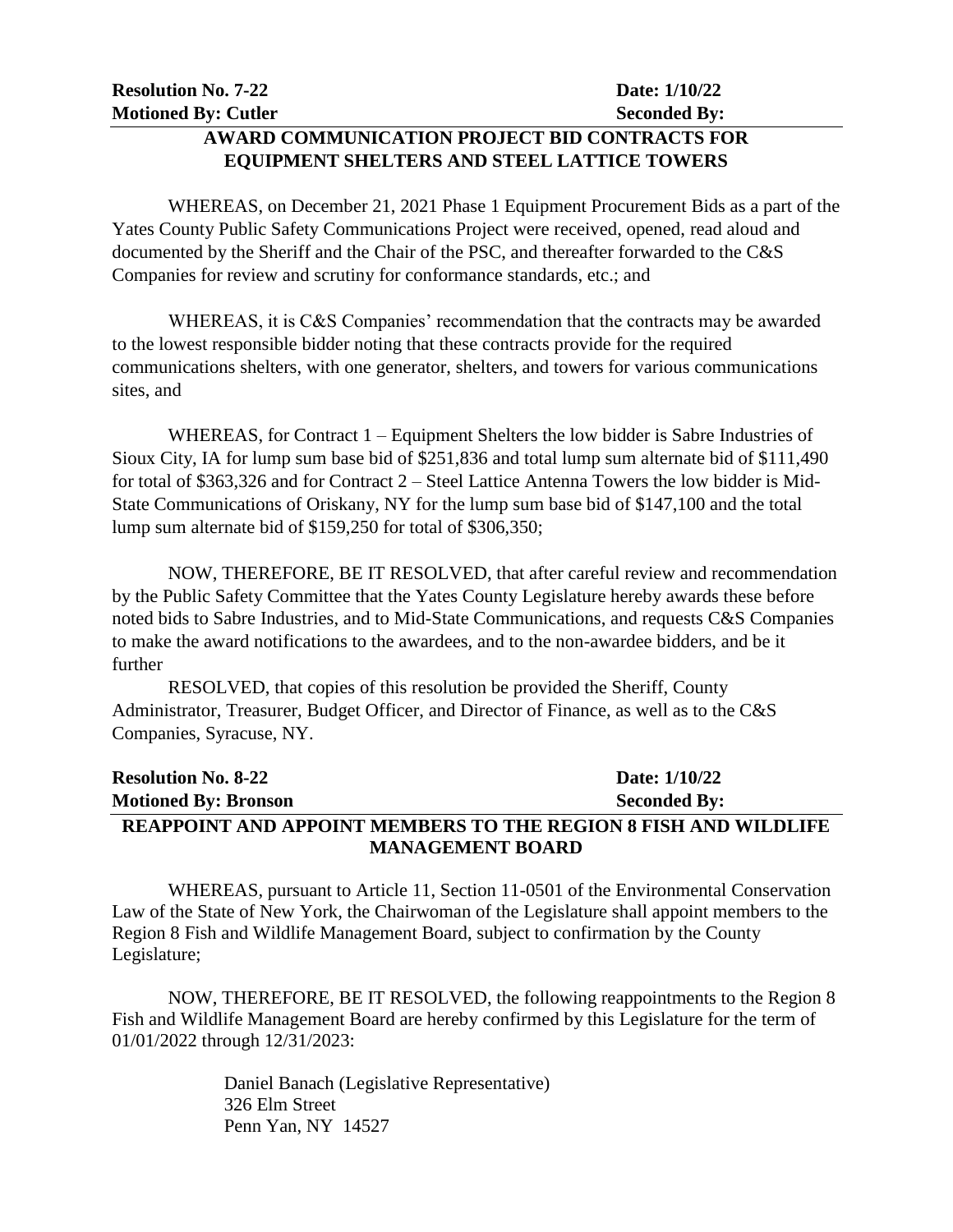C. George Hullings (Sportsmen's Representative) 4069 Skyline Drive Keuka Park, NY 14478

And be it further

RESOLVED, the following appointment to the Region 8 Fish and Wildlife Management Board is hereby confirmed by this Legislature for the term of 01/01/2022 through 12/31/2022:

> Leigh Williams (Alternate Landowner Representative) 908 South Lake Road Middlesex, NY 14507

And be it further

RESOLVED, that copies of this resolution be provided to NYSDEC and each member listed above.

## **Resolution No. 9-22 Date: 1/10/22 Motioned By: Bronson Seconded By: AUTHORIZE PERSONNEL OFFICER TO SEEK WORKERS COMPENSATION ADMINISTRATION PROPOSALS**

RESOLVED, that the Personnel Officer is hereby authorized to seek proposals for risk management and property and liability consulting services, and be it further

RESOLVED, that copies of this resolution be given to the Personnel Officer, County Administrator, Treasurer, Budget Officer, and Director of Finance.

### **Resolution No. 10-22 Date: 1/10/22 Motioned By: Bronson Seconded By: AUTHORIZE SHERIFF TO CREATE AND FILL DEPUTY SHERIFF LIEUTENANT POSITION**

WHEREAS, a Deputy Sheriff Lieutenant position will become vacant April 30, 2022 because of a retirement; and

WHEREAS, the Sheriff through the position review process has identified the need to create and fill a full-time Deputy Sheriff Lieutenant position to allow for a seamless transition for personnel and to ensure the needs of the Yates County Sheriff's Office and public are met; and

WHEREAS, to limit the amount of time Road Patrol will be operating short staffed, the Sheriff is requesting to create and fill the Deputy Sheriff Lieutenant position and any subsequent vacancies in order to hire and enroll a new Deputy Sheriff into the upcoming Law Enforcement Academy that commences on February 7; and

WHEREAS, the estimated annual cost to fill the position, including fringe, is \$105,922 to \$129,851, depending on health insurance;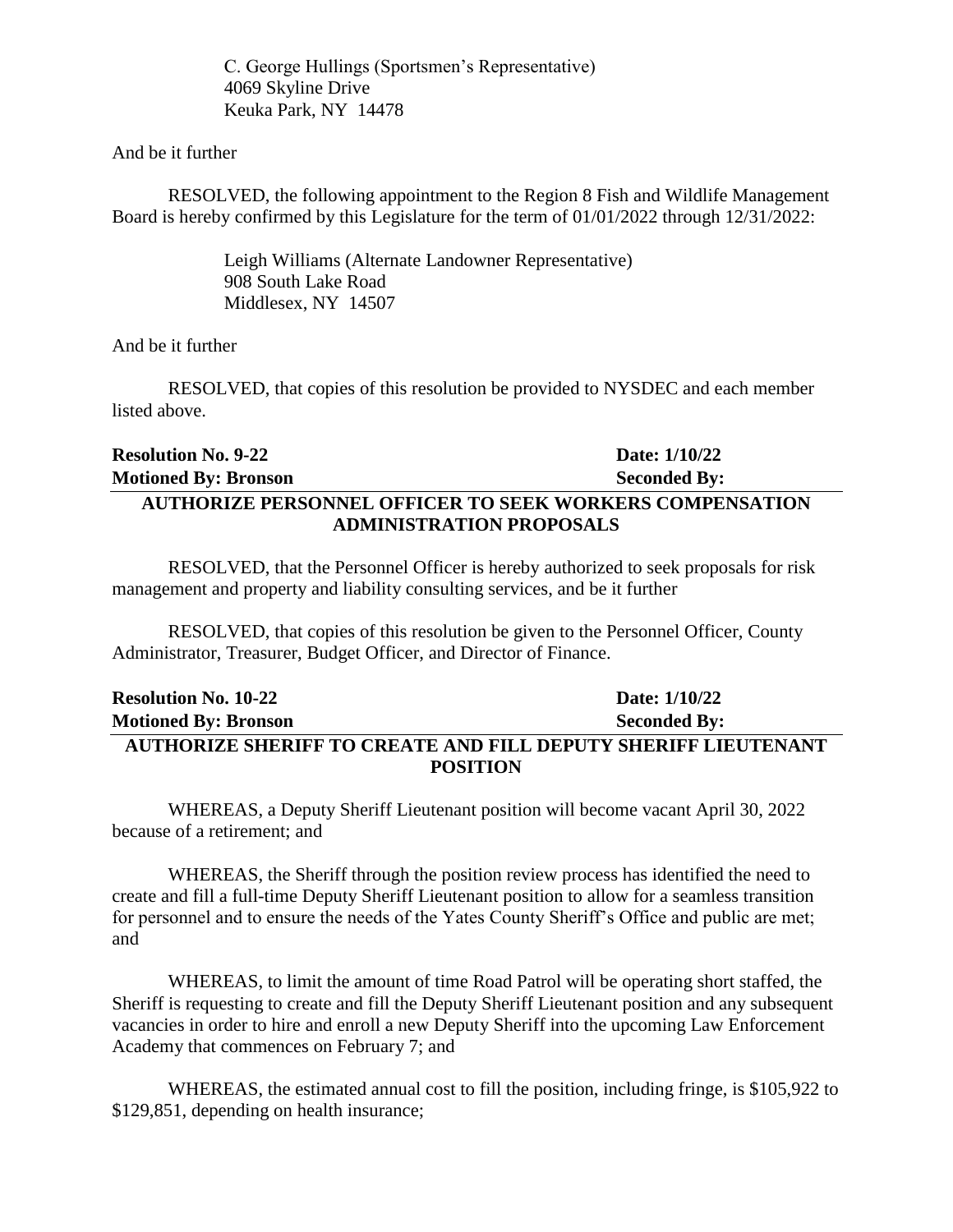NOW, THEREFORE, BE IT RESOLVED, that effective December 29, 2021 the Sheriff is hereby authorized to create and fill a full-time Deputy Sheriff Lieutenant position; and be it further

RESOLVED, that the Sheriff is also authorized to fill any subsequent vacancy that will occur as the result of a promotion of an employee into the newly created Deputy Sheriff Lieutenant position; and be it further

RESOLVED, that copies of this Resolution be given to the Sheriff, Personnel Officer, County Administrator, Treasurer, Budget Officer, and Director of Finance.

| <b>Resolution No. 11-22</b>      | Date: 1/10/22       |  |
|----------------------------------|---------------------|--|
| <b>Motioned By: Bronson</b>      | <b>Seconded By:</b> |  |
| <b>AUTHORIZE SHERIFF TO FILL</b> |                     |  |

# **JAIL COOK MANAGER POSITION**

WHEREAS, the Jail Cook Manager position will become vacant effective December 31, 2021 because of a retirement; and

WHEREAS, the Sheriff through the vacancy review process has identified the continued need for the Jail Cook Manager position and is requesting the position be filled; and

WHEREAS, the estimated annual cost to fill the position, including fringe, is \$45,467;

NOW, THEREFORE, BE IT RESOLVED, that effective December 29, 2021 the Sheriff is hereby authorized to fill the full-time Jail Cook Manager position; and be it further

RESOLVED, that the Sheriff is also authorized to fill any subsequent vacancy that will occur as the result of a promotion of an employee into the Jail Cook Manager position; and be it further

RESOLVED, that copies of this Resolution be given to the Sheriff, Personnel Officer, County Administrator, Treasurer, Budget Officer, and Director of Finance.

| <b>Resolution No. 12-22</b>                               | Date: 1/10/22       |
|-----------------------------------------------------------|---------------------|
| <b>Motioned By: Bronson</b>                               | <b>Seconded By:</b> |
| <b>DESINGATE SPECIAL SECURITY DUTIES AND FILL VACANCY</b> |                     |

WHEREAS, NYS County Law Section 650 prescribes duties required by law of the Sheriff, and further states the Sheriff shall perform such additional duties as may be prescribed by the county legislature, and

WHEREAS, this Legislature deems additional security services to include county owned facilities, especially the County Office Building complex and campus;

NOW, THEREFORE, BE IT RESOLVED, that consistent with the budget security plan the Sheriff shall assign a Correction Court Security Officer as additional duty assignment as required and available, and be it further

RESOLVED, that the Sheriff is also authorized to fill any subsequent vacancy that will occur as a result of a promotion of an employee into the Court Security position, and be it further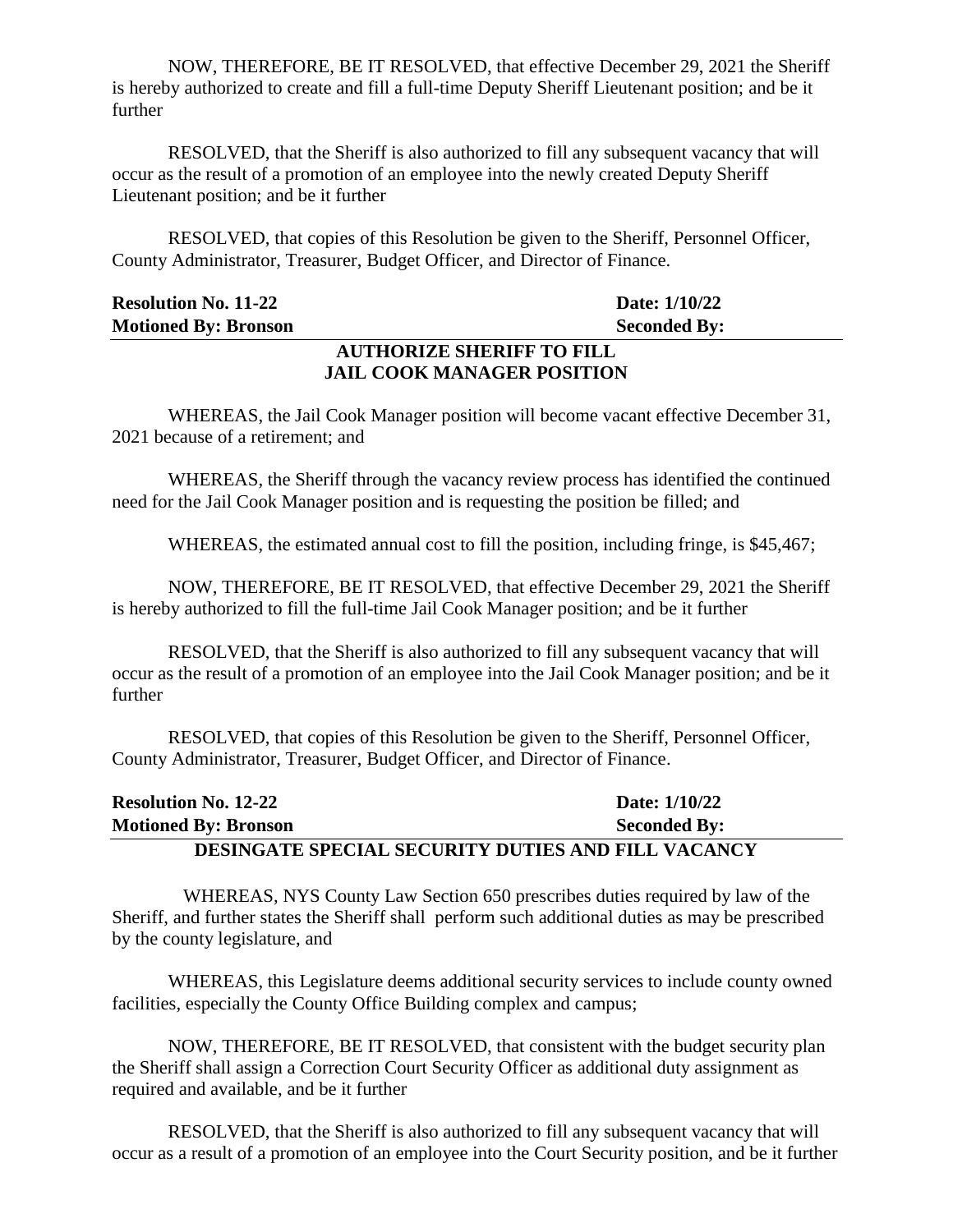RESOLVED, that a copy of this resolution be provided the Sheriff, Personnel Officer, County Administrator, Treasurer, Budget Officer, and Director of Finance.

| <b>Resolution No. 13-22</b> | Date: 1/10/22                                          |
|-----------------------------|--------------------------------------------------------|
| <b>Motioned By: Bronson</b> | <b>Seconded By:</b>                                    |
|                             | <b>AUTHORIZED EXCEPTIONS TO THE PROCUREMENT POLICY</b> |

WHEREAS, the Yates County Procurement Policy section three, sub-section (E) ALL Other Instances, states; The procurement procedures set forth herein encompass all other situations where procurement by the competitive bidding process is not required, either because the monetary thresholds have not been met or the monetary thresholds have been met but an exception not previously enumerated in this Section applies. Such purchases of goods and services must be procured in a manner so as to assure the prudent and economical use of public moneys in the best interests of the taxpayers of the County, with such acquisitions being of maximum quality at the lowest possible cost under the circumstances;

NOW, THEREFORE, BE IT RESOLVED, that all County departments will be permitted to purchase from the following contracts per the Yates County Procurement Policy, effective January 1, 2022 through December 31, 2022:

- General Services Administration (GSA)
- National Intergovernmental Purchasing Alliance (NIPA)
- National Cooperative Purchasing Alliance (NCPA)
- National Joint Powers Alliance (NJPA)
- The Cooperative Purchasing Network
- **Minnesota Multistate Contracting Alliance for Pharmacy (MMCAP)**
- 340B Drug Pricing Program
- **Municipal Electric and Gas Alliance (MEGA)**
- OMNIA Partners (formerly U.S. Communities)

RESOLVED, that a copy of this resolution be given to the County Attorney and Treasurer.

| <b>Resolution No. 14-22</b>      | Date: 1/10/22       |
|----------------------------------|---------------------|
| <b>Motioned By: Bronson</b>      | <b>Seconded By:</b> |
| <b>DECLOS' LED MELLION LIBRA</b> |                     |

#### **DESIGNATE NEWSPAPERS**

RESOLVED, pursuant to Section 214, subdivision 2, of the County Law, the three newspapers listed below are hereby designated as the official newspapers of the County of Yates for the publication of all local news, notices and other matters required by law to be published.

> The Chronicle Express The Observer The Finger Lakes Times

**Resolution No. 15-22 Date: 1/10/22 Motioned By: Bronson Seconded By:** 

**AUTHORIZE CHAIRWOMAN TO SIGN MEMORANDUM OF UNDERSTANDING AND STIPULATION OF SETTLEMENT (NEW YORK STATE LAW ENFORCEMENT OFFICERS UNION, COUNCIL 82)**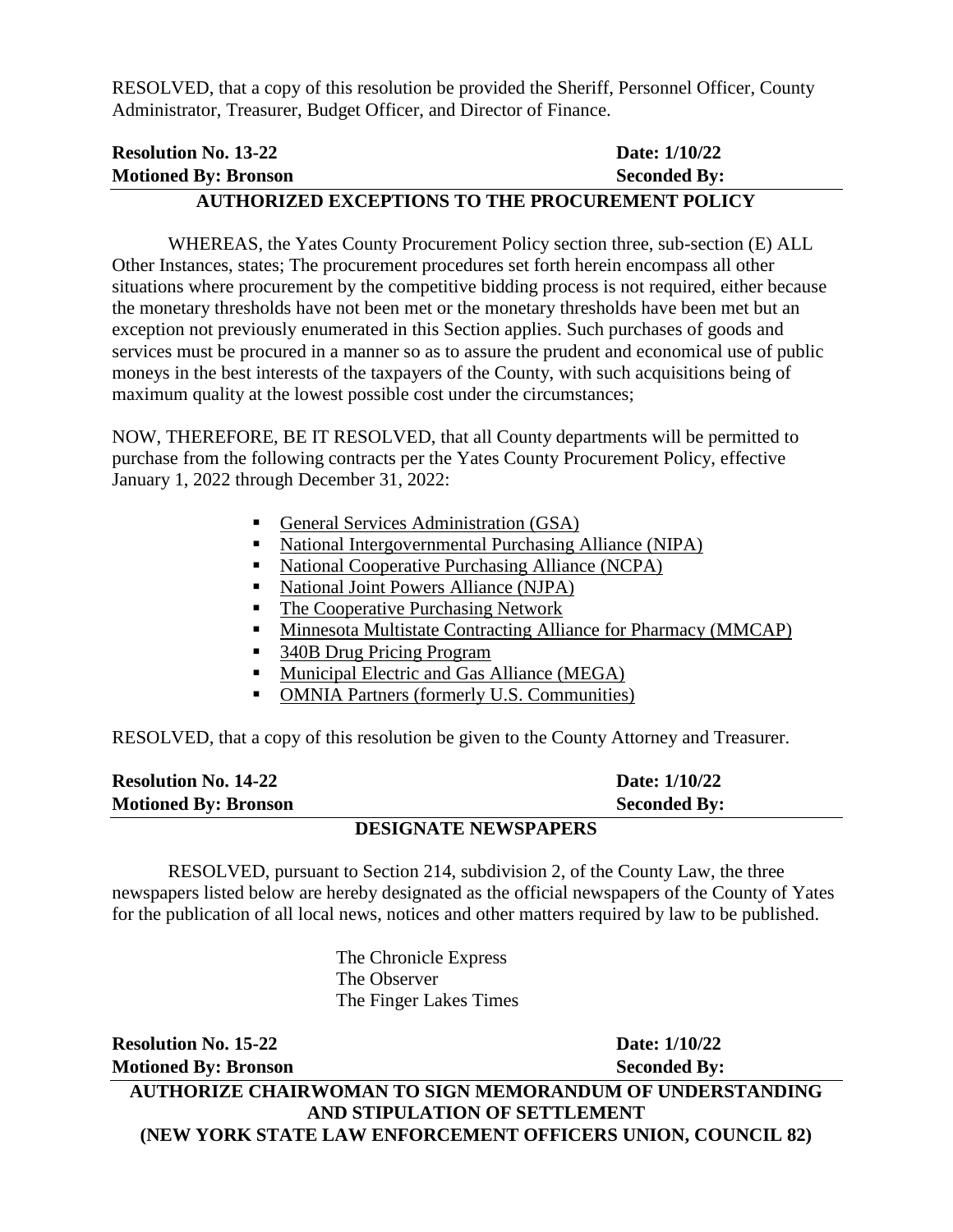WHEREAS, a grievance has been presented concerning the proper interpretation of Article 19 of the collective bargaining agreement between the County of Yates, Sheriff of Yates County, and the New York State Law Enforcement Officers Union, Council 82, regarding eligibility for education bonuses; and

WHEREAS, the County, Sheriff, and union wish to resolve this matter through a Memorandum of Understanding to clarify said Article and a Stipulation of Settlement to settle the outstanding grievance;

NOW, THEREFORE, BE IT RESOLVED, that the Chairwoman of the Legislature is hereby authorized to sign a Memorandum of Understanding with the New York State Law Enforcement Officers Union, Council 82, regarding eligibility for education bonuses; and be it further

RESOLVED, that the Chairwoman of the Legislature is hereby authorized to sign a Stipulation of Settlement with the New York State Law Enforcement Officers Union, Council 82, regarding the settlement of the referenced grievance; and be it further

RESOLVED, that copies of this resolution be given to the Yates County Sheriff, County Administrator, and Personnel Officer.

## **Resolution No. 16-22 Date: 1/10/22 Motioned By: Bronson Seconded By: APPOINT MEMBERS TO THE YATES COUNTY SOIL AND WATER CONSERVATION DISTRICT BOARD OF DIRECTORS**

WHEREAS, pursuant to the Soil and Water Conservation Districts Law Chapter 9-B, Section 6, two members of a county soil and water conservation district's board of directors shall be members of the county board; and

WHEREAS, Chapter 9-B, Section 7 states that the two members from the county board shall be appointed annually by the county board;

NOW, THEREFORE, BE IT RESOLVED, that following legislators are appointed to the Yates County Soil and Water Conservation District Board of Directors for a term beginning January 1, 2022 and ending December 31, 2022:

- Bonnie Percy, 20 Bigelow Avenue, Dundee, NY 14837
- Edward Bronson, 5879 North Vine Valley Road, Rushville, NY 14454

And be it further

RESOLVED, that copies of this resolution be furnished to Bonnie Percy, Edward Bronson and the Yates County Soil and Water Conservation District.

| <b>Resolution No. 17-22</b>                  | Date: 1/10/22       |  |
|----------------------------------------------|---------------------|--|
| <b>Motioned By: Bronson</b>                  | <b>Seconded By:</b> |  |
| <b>COMMEND LEGISLATORS FOR THEIR SERVICE</b> |                     |  |

WHEREAS, two (2) legislators chose not to seek re-election last year, resulting in a turnover in the legislative body for the 2022-2023 term, and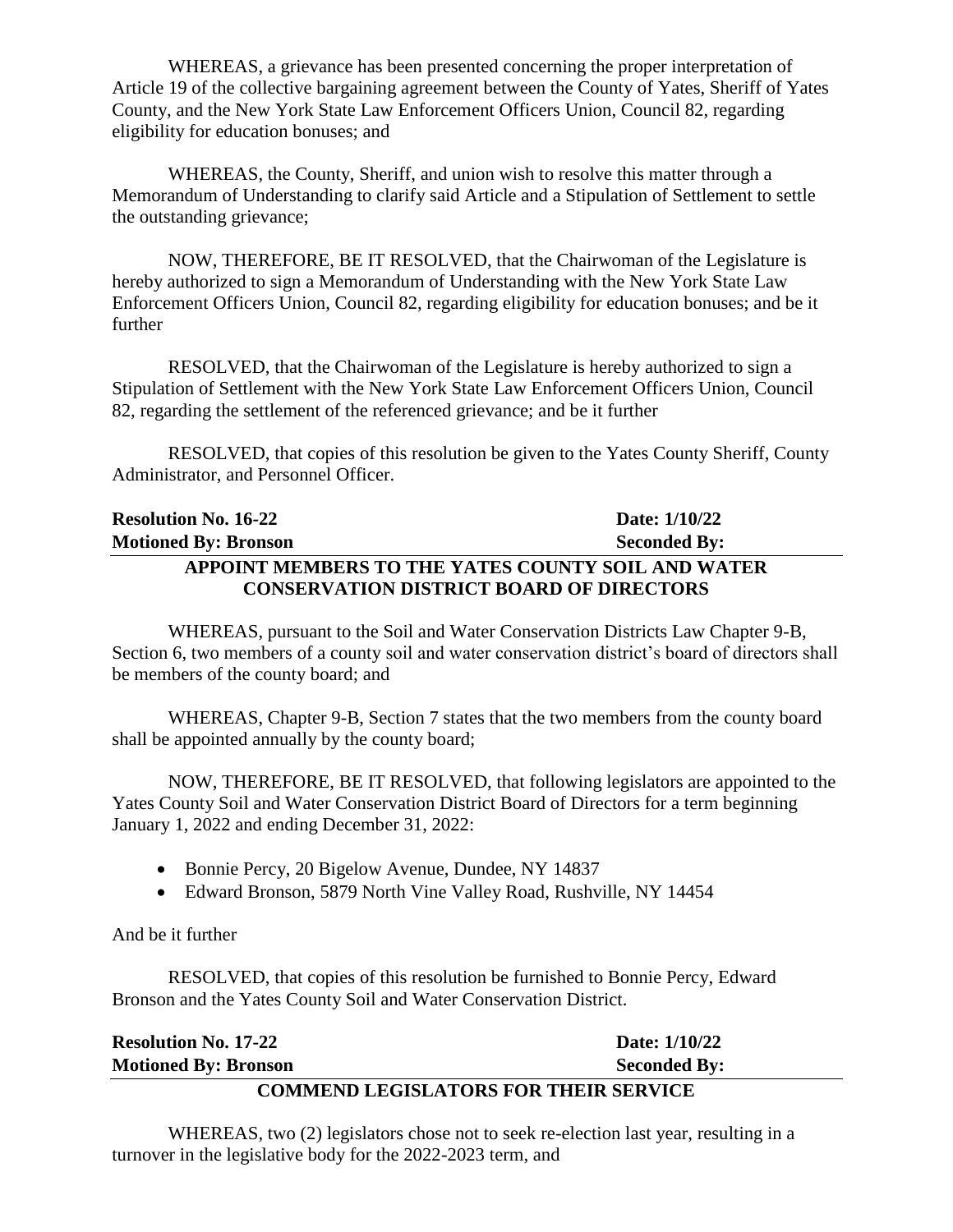WHEREAS, this body would like to commend the following legislators who left this board as of December 31, 2021:

James P. Multer – Jim served on the Legislature the first time for a term commencing January 1, 1988 and concluding December 31, 1991. Because of a vacancy in his district, Jim was reappointed to the Legislature on September 13, 1993 for a term that concluded December 31, 2021, for a total of more than 32-¼ years. During his first tenure, Jim was Chair of the Communications Committee (there were 14 committees at the time) and later served as Chair of the Personnel and Administrator Committee (that transitioned to today's Government Operations Committee) from 2002 – 2007. He also served on various committees including Audit, Cornell Cooperative Extension, Finance and Administration, InterCounty, Public Health, Public Safety and was a mainstay on the Public Works Committee for 28 years.

P. Earle Gleason – P. Earle retired as Yates County Veterans' Services Director after 20 years of service in 2014. "Duddy" returned as a legislator for a term commencing January 1, 2016 and concluding December 31, 2021, a total of six (6) years. He served on the Public Works Committee for his entire term and on other committees including Government Operations, InterCounty of Western New York and Jury Board.

NOW, THEREFORE, BE IT RESOLVED, that this Legislature commends these legislators for their service and dedication to their community and wishes them well in the future; and be it further

RESOLVED, that copies of this resolution be provided to James P. Multer and P. Earle Gleason.

| <b>Resolution No. 18-22</b>        | Date: 1/10/22       |  |
|------------------------------------|---------------------|--|
| <b>Motioned By: Church</b>         | <b>Seconded By:</b> |  |
| <b>AMEND RESOLUTION NO. 410-21</b> |                     |  |

# **(Sign Agreements for Services for Community Services)**

RESOLVED, that Resolution 410-21 is hereby amended to reflect the following contracts as a result of increased State Aid funding for 2022 as follows:

Council on Addictions of the Finger Lakes \$251,167.32

And be it further

RESOLVED, that copies of this resolution be provided to the Public Health office, Community Services and Yates County Treasurer.

#### **Resolution No. 19-22 Date: 1/10/22 Motioned By: Church Seconded By:** Seconded By: **APPOINT MEMBER TO THE YATES COUNTY MENTAL HEALTH AND DEVELOPMENTAL DISABILITIES SUBCOMMITTEE**

BE IT RESOLVED, that the Yates County Legislature appoint Lisa Principio, 4844 14A, Hall NY 14463 to the Mental Health and Developmental Disabilities Subcommittee, to a term ending, 12/31/2025; and be it further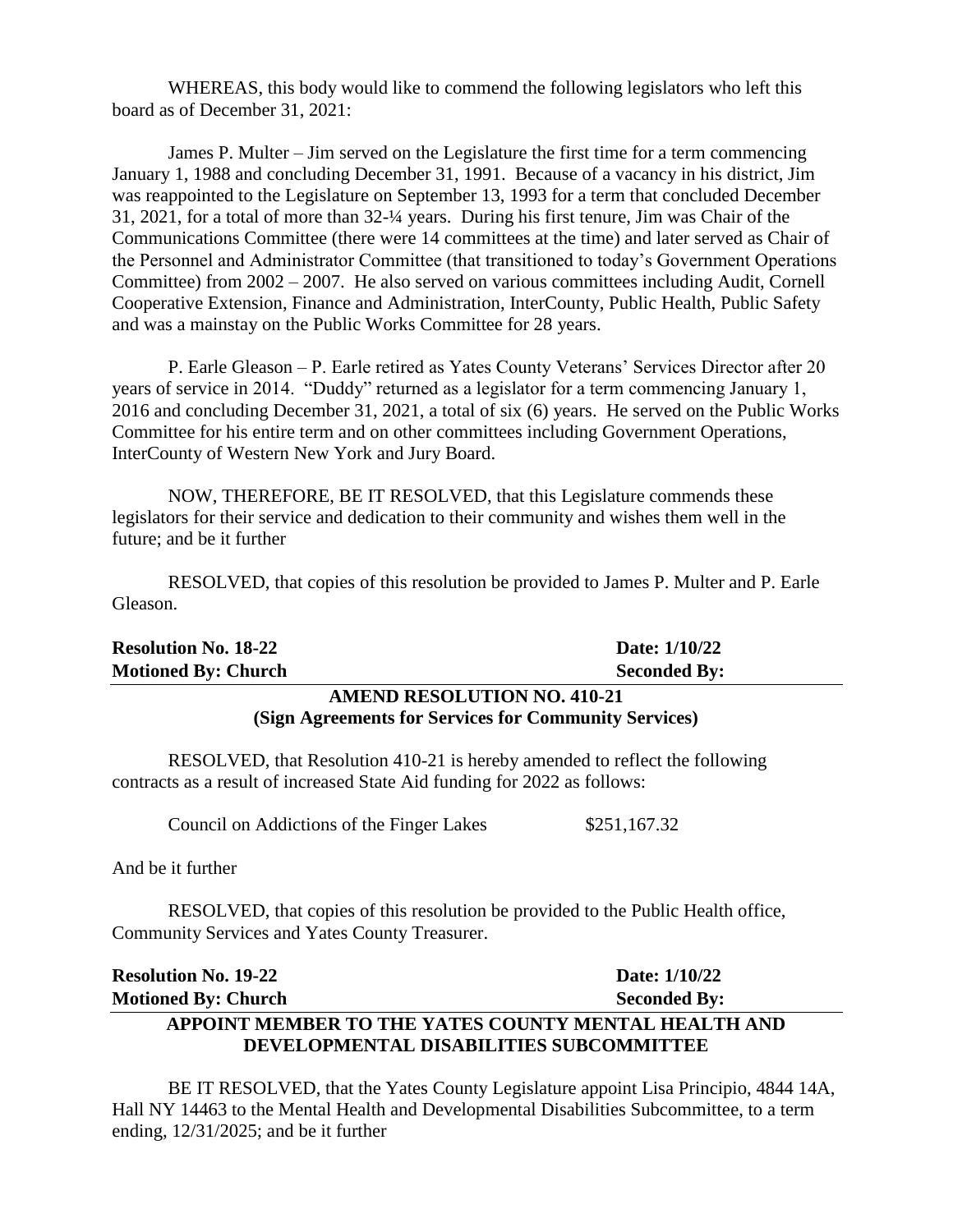RESOLVED, that a copy of this resolution be provided to Lisa Principio and to the Yates County Department of Community Services.

| <b>Resolution No. 20-22</b> | Date: 1/10/22                                               |
|-----------------------------|-------------------------------------------------------------|
| <b>Motioned By: Church</b>  | <b>Seconded By:</b>                                         |
|                             | A PPOINT MEMRER TO THE VATES COUNTY COMMUNITY SERVICES ROAR |

# **APPOINT MEMBER TO THE YATES COUNTY COMMUNITY SERVICES BOARD**

BE IT RESOLVED, that the Yates County Legislature appoint Christopher J. Barnard residing at 55 Water Street, Dundee NY 14837 to the Community Services Board, to a term ending, 12/31/2025; and be it further

RESOLVED, that a copy of this resolution be provided to Christopher J. Barnard and to the Yates County Department of Community Services.

| <b>Resolution No. 21-22</b> | Date: 1/10/22                                              |
|-----------------------------|------------------------------------------------------------|
| <b>Motioned By: Church</b>  | <b>Seconded By:</b>                                        |
|                             | <b>AUTHORIZE CONTRACT FOR FRAUD INVESTIGATION SERVICES</b> |

WHEREAS, The Yates County Department of Social Services requires investigation services for public assistance fraud;

BE IT RESOLVED, that contingent upon the approval of the County Attorney, the Chairman of the Legislature and the Commissioner of Social Services be authorized to sign a contract between the Yates County Department of Social Services and the Yates County Sheriff's Office for the provision of fraud investigation services to the Department of Social Services for the period of January 1, 2022 to December 31, 2022 at a cost not to exceed \$50,405; and be it further

RESOLVED, that a copy of this resolution be forwarded to the Yates County Director of Finance, Yates County Sherriff's Office, and the Yates County Department of Social Services.

| <b>Resolution No. 22-22</b>                                    | Date: 1/10/22       |
|----------------------------------------------------------------|---------------------|
| <b>Motioned By: Church</b>                                     | <b>Seconded By:</b> |
| <b>AUTHORIZE CONTRACTS WITH THE FOLLOWING AGENCIES/PERSONS</b> |                     |

WHEREAS, Yates County and the Yates County Department of Social Services wishes to enter into contract with the following agencies/persons; and

WHEREAS, the term of these contracts is January 1, 2022 through December 31, 2022;

NOW, THEREFORE, BE IT RESOLVED, that after review by the County Attorney, the Chairwoman of the Yates County Legislature and Commissioner of Social Services are authorized to sign contracts with the following agencies/persons:

Arbor Development, Residential Domestic Violence Services at the rates established by New York State

And be it further

RESOLVED, that copies of this resolution be forwarded to the Yates County Director of Finance, and the Yates County Department of Social Services.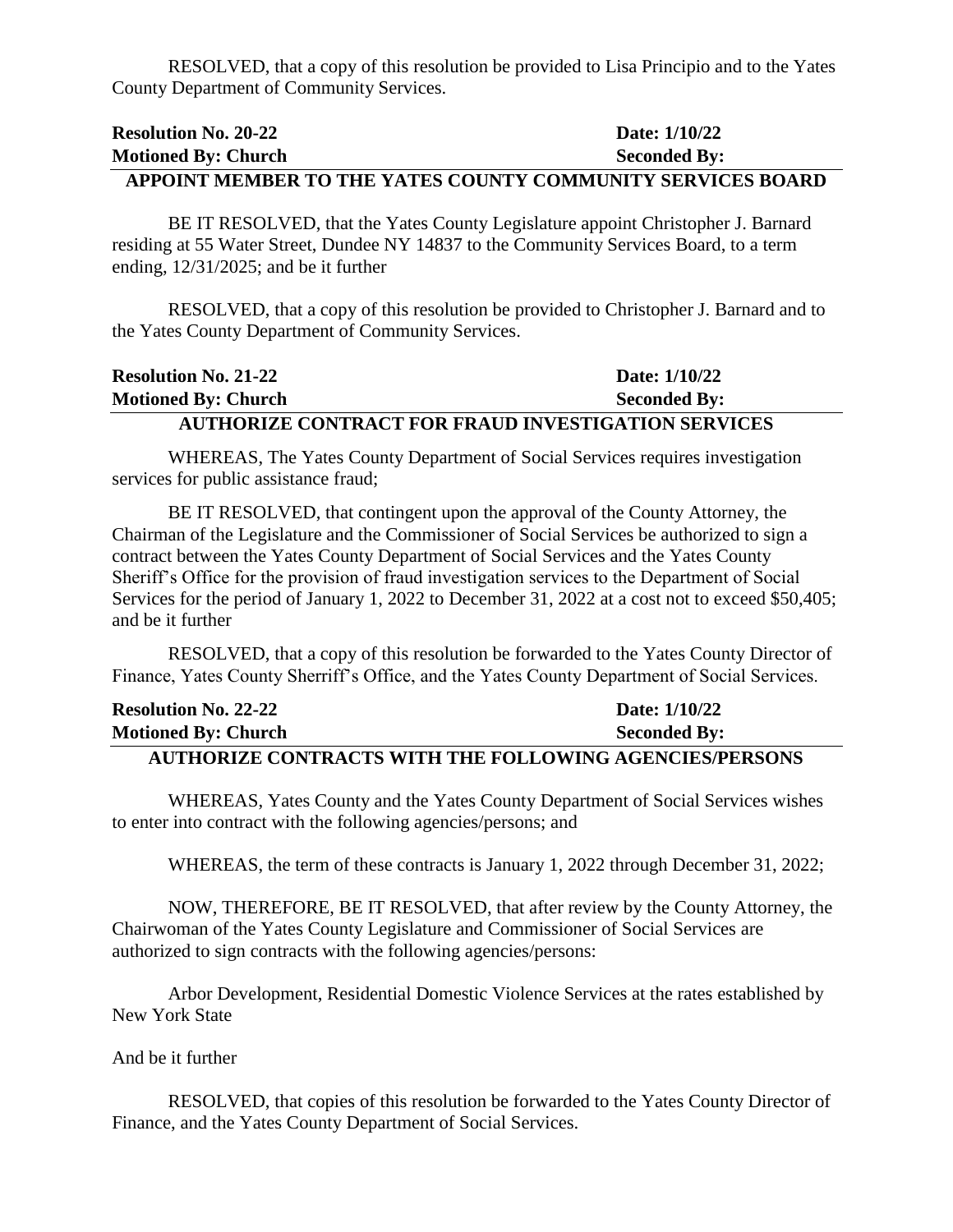#### **AMEND RESOLUTION NO. 474-21 (Authorize Contracts)**

WHEREAS, Resolution 474-21 authorized the Chairman of the Legislature to sign a contract with Kinship Family and Youth services for \$58.10 per hour; and

WHEREAS, the amount in the resolution was incorrect;

NOW, THEREFORE, BE IT RESOLVED, that the cost of the contract will be \$58.97 per hour; and be it further

RESOLVED, that copies of this resolution be provided to the Commissioner of Social Services and the Yates County Director of Finance.

| <b>Resolution No. 24-22</b>               | Date: 1/10/22       |  |
|-------------------------------------------|---------------------|--|
| <b>Motioned By: Church</b>                | <b>Seconded By:</b> |  |
| APPROPRIATE WORKFORCE DEVELOPMENT FUNDING |                     |  |

WHEREAS, Workforce Development receives funding from Yates County Community Services and the Department of Social Services for the term of January 1, 2022-December 31, 2022;

BE IT RESOLVED, that appropriations be made in these accounts:

| <b>REVENUE</b>                  |              |          |
|---------------------------------|--------------|----------|
| <b>DSS</b>                      | CD6292.42802 | \$13,900 |
| <b>KKP-Adult</b>                | CD6292.42803 | \$3,014  |
| KKP-Youth                       | CD6292.42804 | \$7,290  |
| <b>EXPENDITURE</b>              |              |          |
| <b>DSS</b> Operating            | CD6292 4G    | \$13,900 |
| <b>Adult Operating</b>          | CD6292 41L   | \$3,014  |
| <b>Youth Operating</b>          | CD6292 41E   | \$500    |
| Youth Participant Wage          | CD6292 11E   | \$6,090  |
| <b>Youth Participant Fringe</b> | CD6292 81E   | \$700    |

And be it further

RESOLVED, that copies of this resolution be forwarded to the Yates County Director of Finance, and the Yates County Department of Social Services.

| <b>Resolution No. 25-22</b>                             | Date: $1/10/22$     |  |
|---------------------------------------------------------|---------------------|--|
| <b>Motioned By: Church</b>                              | <b>Seconded By:</b> |  |
| AUTHORIZE CHAIRWOMAN TO SIGN AGREEMENT WITH ST. MICHAEL |                     |  |
| <b>SCHOOL</b>                                           |                     |  |

WHEREAS, Yates County Public Health is desirous of entering into an agreement with St. Michael School to reimburse St. Michael School with COVID-19 related expenses as allowable in the ELC School Testing Grant; and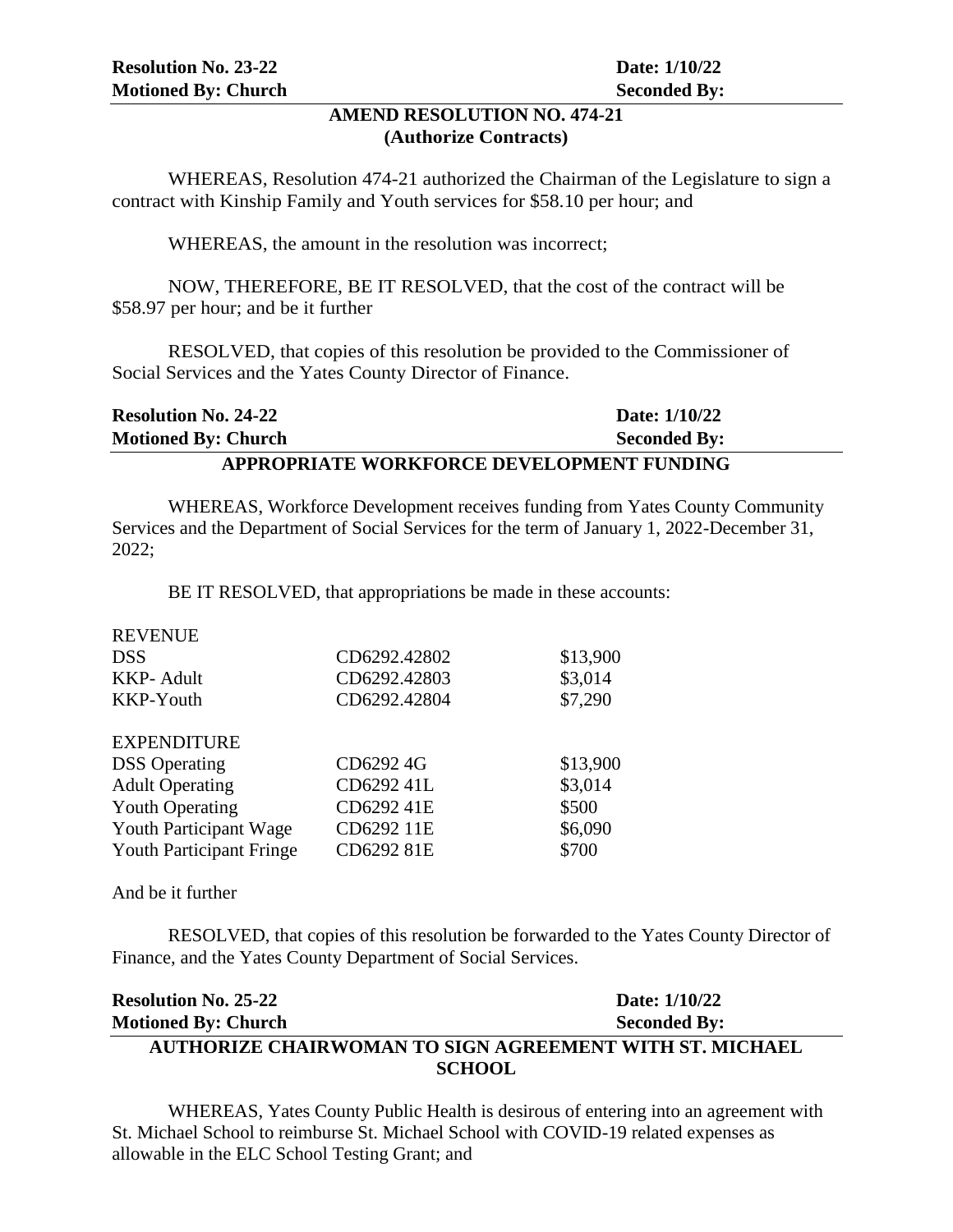WHEREAS, the costs of such expenses are 100% funded through the awarded ELC School Testing Grant;

NOW, THEREFORE, BE IT RESOLVED, that upon the approval of the County Attorney, the Chairwoman of the Legislature is authorized to enter into a contract St. Michael School; and be it further

RESOLVED, that said contract will run from 7/1/2021 to 7/31/2022; and be it further

RESOLVED, that copies of this resolution be provided to the Public Health Department and the Finance Director.

#### **Resolution No. 26-22 Date:** 1/10/22 **Motioned By: Church Seconded By:** Seconded By: **AUTHORIZE CHAIRWOMAN TO SIGN AGREEMENT WITH JUDITH HILLYARD, TEACHER OF THE DEAF**

WHEREAS, Yates County Public Health seeks to sign an agreement with Judith Hillyard, Teacher of the Deaf, to provide services to children with developmental delays and disabilities in the Preschool Program;

NOW, THERFORE, BE IT RESOLVED, that upon approval of the County Attorney, the Chairwoman of the Legislature be herby authorized to sign an agreement with Judith Hillyard, Teacher of the Deaf at the following all-inclusive rates: \$66.00 in 2022, \$67.00 in 2023, \$68.00 in 2024, \$69.00 in 2025, and \$70.00 in 2026, for the period 1/1/2022 to 12/31/2026; and be it further

RESOLVED, that a copy of this resolution be sent to the Public Health office, and the Finance Director.

| <b>Resolution No. 27-22</b> | Date: 1/10/22                                              |
|-----------------------------|------------------------------------------------------------|
| <b>Motioned By: Church</b>  | <b>Seconded By:</b>                                        |
|                             | AUTHORIZE CHAIRWOMAN TO SIGN AGREEMENT WITH PAULINE YOUNG, |
| SPEECH LANGUAGE PATHOLOGIST |                                                            |

WHEREAS, Yates County Public Health seeks to sign an agreement with Pauline Young, Speech Language Pathologist, to provide services to children with developmental delays and disabilities in the Preschool Program;

NOW, THERFORE, BE IT RESOLVED, that upon approval of the County Attorney, the Chairwoman of the Legislature be herby authorized to sign an agreement with Pauline Young, Speech Language Pathologist at the following all-inclusive rates: \$65.00 in 2022, \$66.00 in 2023, \$67.00 in 2024, \$68.00 in 2025, and \$69.00 in 2026, for the period 1/1/2022 to 12/31/2026; and be it further

RESOLVED, that a copy of this resolution be sent to the Public Health office, and the Finance Director.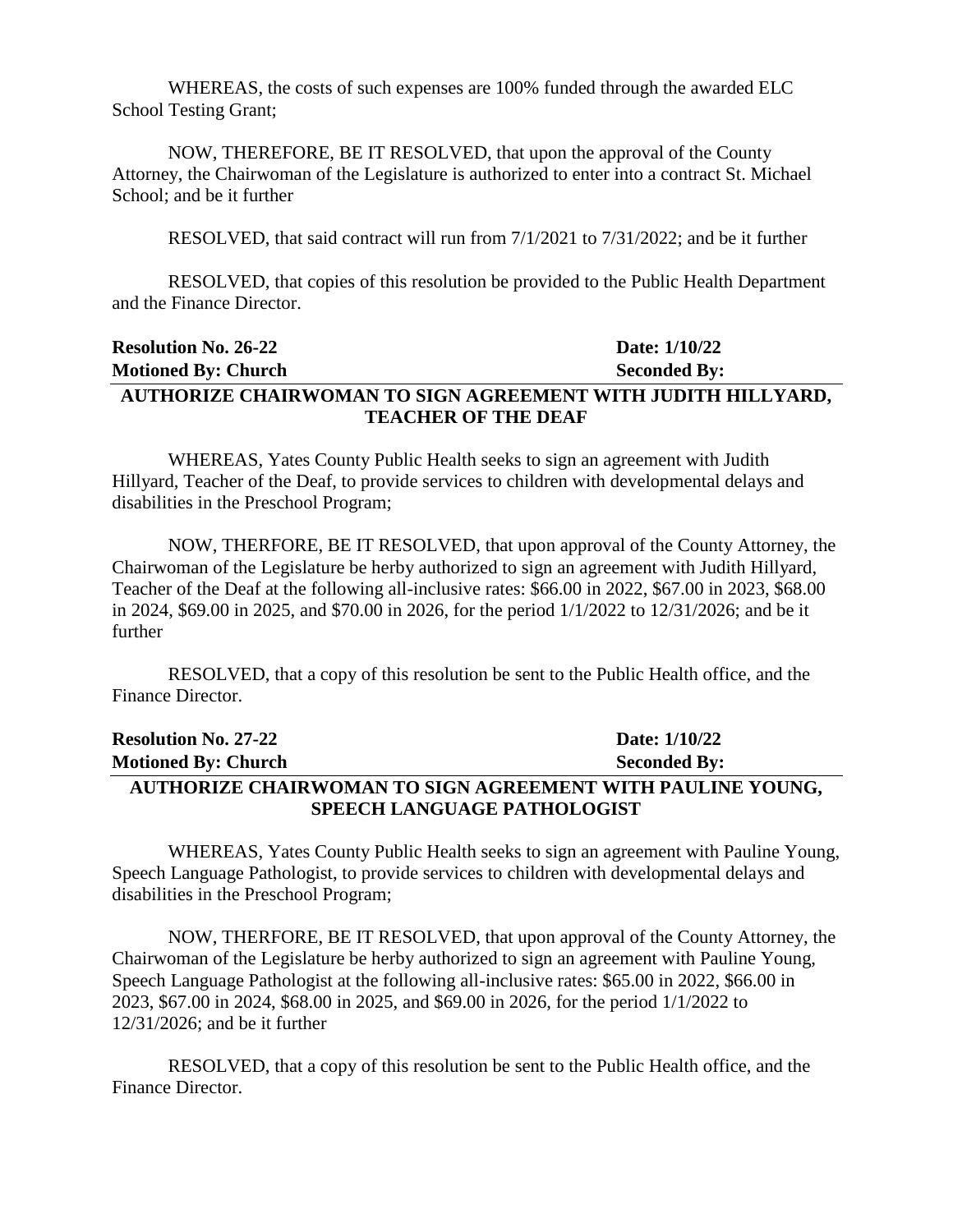#### **AUTHORIZE CHAIRWOMAN TO SIGN A CONTRACT WITH TRANE FOR UPDATING OUTDATED CHILLER CONTROLS**

WHEREAS, the controls on the two Trane chillers at the County Office Building and the one at the Courthouse are outdate and no longer servable; and

WHEREAS, the Building Maintenance Supervisor sought a proposal from the equipment manufacturer, for the updated controls for the aforementioned chillers and has received a proposal from Trane for a sum of \$88,215.00 for this service;

NOW, THEREFORE, BE IT RESOLVED, that upon the approval of the County Attorney, the Chairwoman of the Legislature is authorized to enter into a contract with Trane to update the outdated controls on the three chillers; and be it further

RESOLVED, that said contract will run from 1-10-22 to 12-31-22 for a total sum of up to \$88,215; and be it further

RESOLVED, that copies of the resolution be given to the Building Maintenance Supervisor and Director of Finance.

| <b>Resolution No. 29-22</b> | Date: $1/10/22$                                  |
|-----------------------------|--------------------------------------------------|
| <b>Motioned By: Holgate</b> | <b>Seconded By:</b>                              |
|                             | APPROPRIATE CARRYOVER OF FEDERAL 2019 SHSP GRANT |
|                             | (EMERGENCY MANAGEMENT)                           |

WHEREAS, the Office of Emergency Management received a Homeland Security SHSP grant for the year 2019 and a balance of \$11,037.64 remained at the end of 2021; and

WHEREAS, these funds are not part of the 2021 budget and can be carried over to the 2022 fiscal year;

NOW, THEREFORE, BE IT RESOLVED, that the following accounts be increased by \$11,037.64;

| Revenue:      | A3645.44304 OEM- Fed Aid T974790 | $\frac{\$}{11,037.64}$ |
|---------------|----------------------------------|------------------------|
| Appropriation | A3645.52962 OEM-SHSP '19         | $\frac{\$}{11.037.64}$ |

And be it further

RESOLVED, that copies of this resolution be provided to the Director of Emergency Management, Treasurer, Budget Officer, and Director of Finance.

| <b>Resolution No. 30-22</b>                      | Date: 1/10/22       |  |
|--------------------------------------------------|---------------------|--|
| <b>Motioned By: Holgate</b>                      | <b>Seconded By:</b> |  |
| APPROPRIATE CARRYOVER OF FEDERAL 2020 SHSP GRANT |                     |  |
| (EMERGENCY MANAGEMENT)                           |                     |  |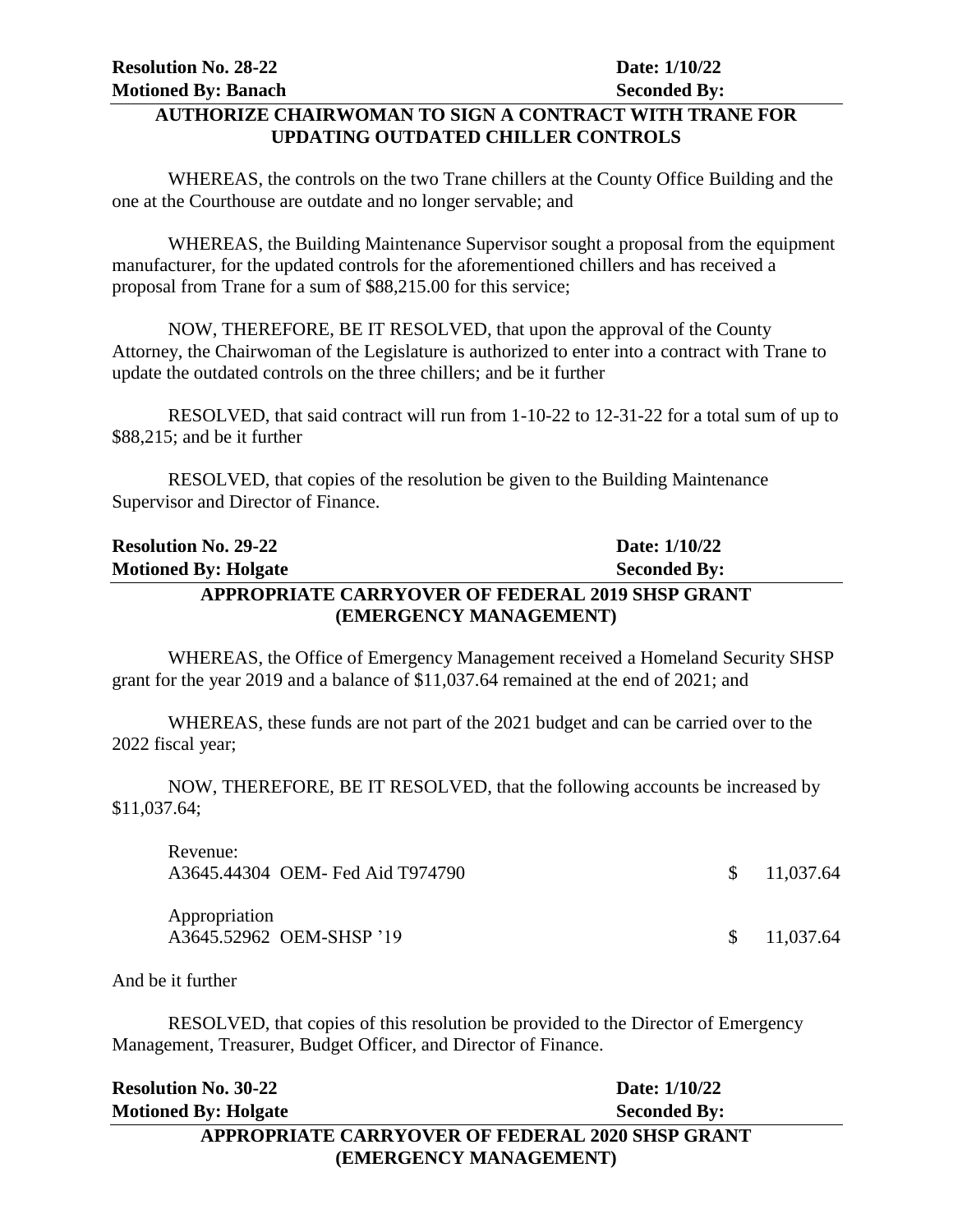WHEREAS, the Office of Emergency Management received a Homeland Security SHSP grant for the year 2020 and a balance of \$12,345.00 remained at the end of 2021; and

WHEREAS, these funds are not part of the 2021 budget and can be carried over to the 2022 fiscal year;

NOW, THEREFORE, BE IT RESOLVED, that the following accounts be increased by \$12,345.00;

| Revenue:<br>A3645.44313 OEM- Fed Aid T974700 | $\frac{\$}{12,345.00}$ |
|----------------------------------------------|------------------------|
| Appropriation<br>A3645.52946 OEM-SHSP '20    | $\frac{\$}{12,345.00}$ |

And be it further

RESOLVED, that copies of this resolution be provided to the Director of Emergency Management, Treasurer, Budget Officer, and Director of Finance.

#### **Resolution No. 31-22 Date:** 1/10/22 **Motioned By: Holgate Seconded By: Seconded By: APPROPRIATE CARRYOVER OF FEDERAL 2021 SHSP GRANT (EMERGENCY MANAGEMENT)**

WHEREAS, the Office of Emergency Management received a Homeland Security SHSP grant for the year 2021 and a balance of \$25,607.00 remained at the end of 2021; and

WHEREAS, these funds are not part of the 2021 budget and can be carried over to the 2022 fiscal year;

NOW, THEREFORE, BE IT RESOLVED, that the following accounts be increased by \$25,607.00;

| NUVULIUU.<br>A3645.44314 OEM- Fed Aid T974710 | $\frac{\$}{25,607.00}$ |
|-----------------------------------------------|------------------------|
| Appropriation<br>A3645.52966 OEM-SHSP '21     | $\frac{\$}{25,607.00}$ |

And be it further

Revenue:

RESOLVED, that copies of this resolution be provided to the Director of Emergency Management, Treasurer, Budget Officer, and Director of Finance.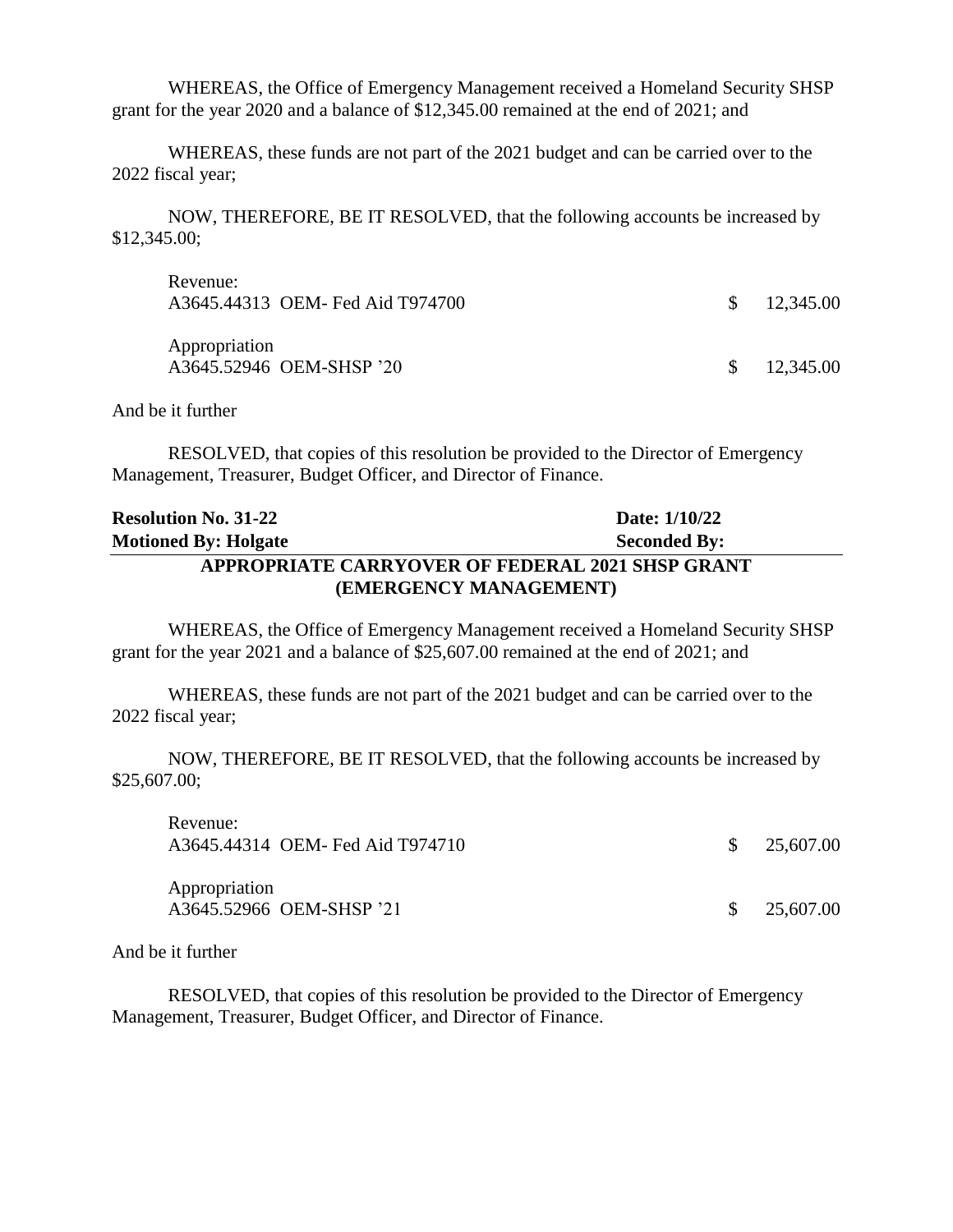#### **APPROPRIATE CARRYOVER OF FEDERAL 2021 LEPC GRANT (EMERGENCY MANAGEMENT)**

WHEREAS, the Office of Emergency Management received a Local Emergency Planning grant for the year 2021 and a balance of \$7,055.17 remained at the end of 2021; and

WHEREAS, these funds are not part of the 2021 budget and can be carried over to the 2022 fiscal year;

NOW, THEREFORE, BE IT RESOLVED, that the following accounts be increased by \$7,055.17;

| Revenue:<br>A3645.44309 OEM-LEPC      | \$7,055.17 |
|---------------------------------------|------------|
| Appropriation<br>A3645.54959 OEM-LEPC | \$7,055.17 |

And be it further

RESOLVED, that copies of this resolution be provided to the Director of Emergency Management, Treasurer, Budget Officer, and Director of Finance.

| <b>Resolution No. 33-22</b> | Date: 1/10/22                                                          |
|-----------------------------|------------------------------------------------------------------------|
| <b>Motioned By: Holgate</b> | <b>Seconded By:</b>                                                    |
|                             | <b>AUTHORIZE SUBMITTAL OF APPLICATION TO THE RURAL UTILITY SERVICE</b> |
|                             | <b>RECONNECT PROGRAM ROUND THREE</b>                                   |

WHEREAS, Yates County (hereinafter referred to as "County) is currently undertaking the design and construction of a fiber optic broadband network funded through Round One of the Rural Utility Service (hereinafter referred to as "RUS") ReConnect grant program (hereinafter referred to as "ReConnect 1"); and

WHEREAS, on October 25, 2021 RUS released a new Funding Opportunity Announcement for up to \$1.15 billion in loans and grants to continue to expand the availability of broadband in rural areas (hereinafter referred to as "ReConnect 3"); and

WHEREAS, the County has identified additional unserved and underserved premises with regard to internet access based on newer data and higher threshold eligibility that were not included in ReConnect 1; and

WHEREAS, the ReConnect 3 application requires a Resolution from the applicant's governing entity authorizing the application to be submitted and stating the application's funding category and maximum award amount, and

WHEREAS, Winona Flynn has previously been assigned the RUS Representative Signature-Certify Security Role (hereinafter referred to as "Rep-Sign-Cert") on behalf of the County with responsibilities including overseeing creating and editing application sections, authorizing Certifications on behalf of the applicant and submitting the application;